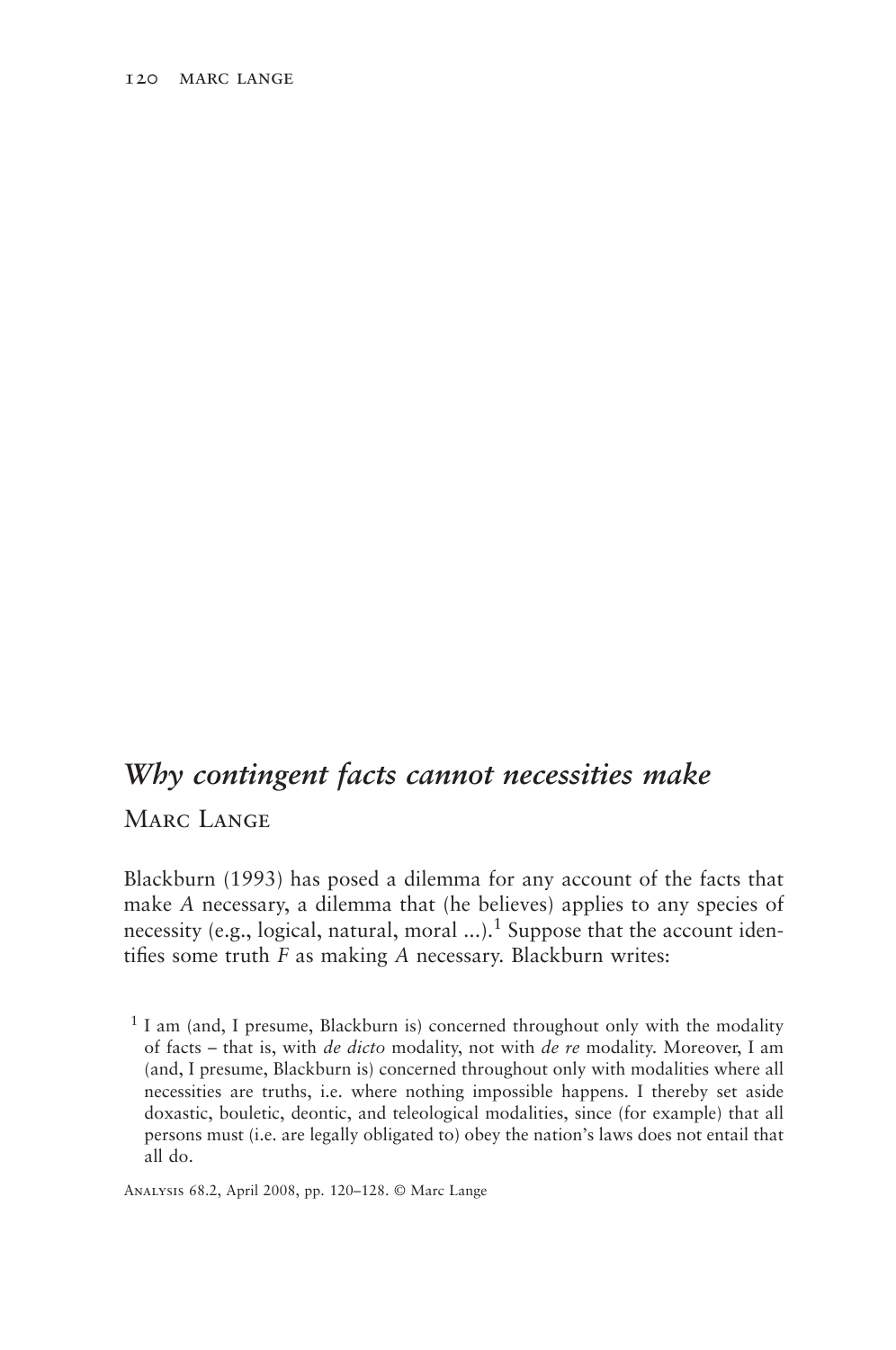05 Now, either *F* will claim just that something *is* so, or it will claim that something *must* be so. If the latter ... there will be the same bad residual 'must' ...(1993: 53)

That is, even if *F* does indeed make *A* necessary, the account will not have succeeded in revealing what necessity consists in, since *F* is the very same kind of fact that the account was supposed to be explicating. Blackburn continues with the dilemma's other horn:

Suppose instead that *F* just cites that something *is* so. If whatever it is does not *have to be* so, then there is strong pressure to feel that the original necessity has not been explained or identified, so much as undermined. (1993: 53)

That is, the alleged necessity-maker cannot make genuine necessity if it is not necessary itself. *F* cannot endow *A* with necessity unless *F* has necessity to bestow in the first place; *F* cannot make *A* inevitable unless *F* is inevitable to begin with.

Blackburn would have moved too quickly had he gone from '*F* just cites that something *is* so' to *F* 'does not *have to be* so.' After all, if *F* is 'Energy is conserved', then *F* just cites that something *is* so – namely, that the total quantity of energy is the same at every moment. But this fact *does* have to be so; its contrary is naturally (a.k.a. physically, nomologically) impossible. Accordingly, let's construe the two horns of Blackburn's dilemma in this way: Either *F* is necessary or *F* is not necessary (i.e. is contingent).

Now, however, the first horn of Blackburn's dilemma can perhaps safely be grasped: Although *F* is necessary, perhaps *F* can be *A*'s necessity-maker, without any 'bad residual "must" ', as long as it is *F*'s truth, rather than *F*'s necessity, that is responsible for  $A$ 's necessity.<sup>2</sup> But the second horn of Blackburn's dilemma still appears impossible to grasp: if *F* is contingent, then intuitively *F* cannot be responsible for *A*'s necessity.

However, Hale (2002) has recently objected that Blackburn fails to furnish an effective argument against grasping this horn of the necessitymaker's dilemma. I will try to fill this need. I will begin by explaining the two weaknesses that Hale correctly identifies in the argument that he sees as motivating Blackburn's claim that a contingent truth cannot be a necessitymaker. Then I will offer a different argument for Blackburn's claim – one that avoids Hale's two objections. Having secured the intuitively plausible result that a contingency cannot be responsible for making some truth necessary, I will briefly discuss the result's significance for one prominent account of one species of necessity: Lewis's account of natural necessity.

 $<sup>2</sup>$  Hale (2002) pursues such an approach.</sup>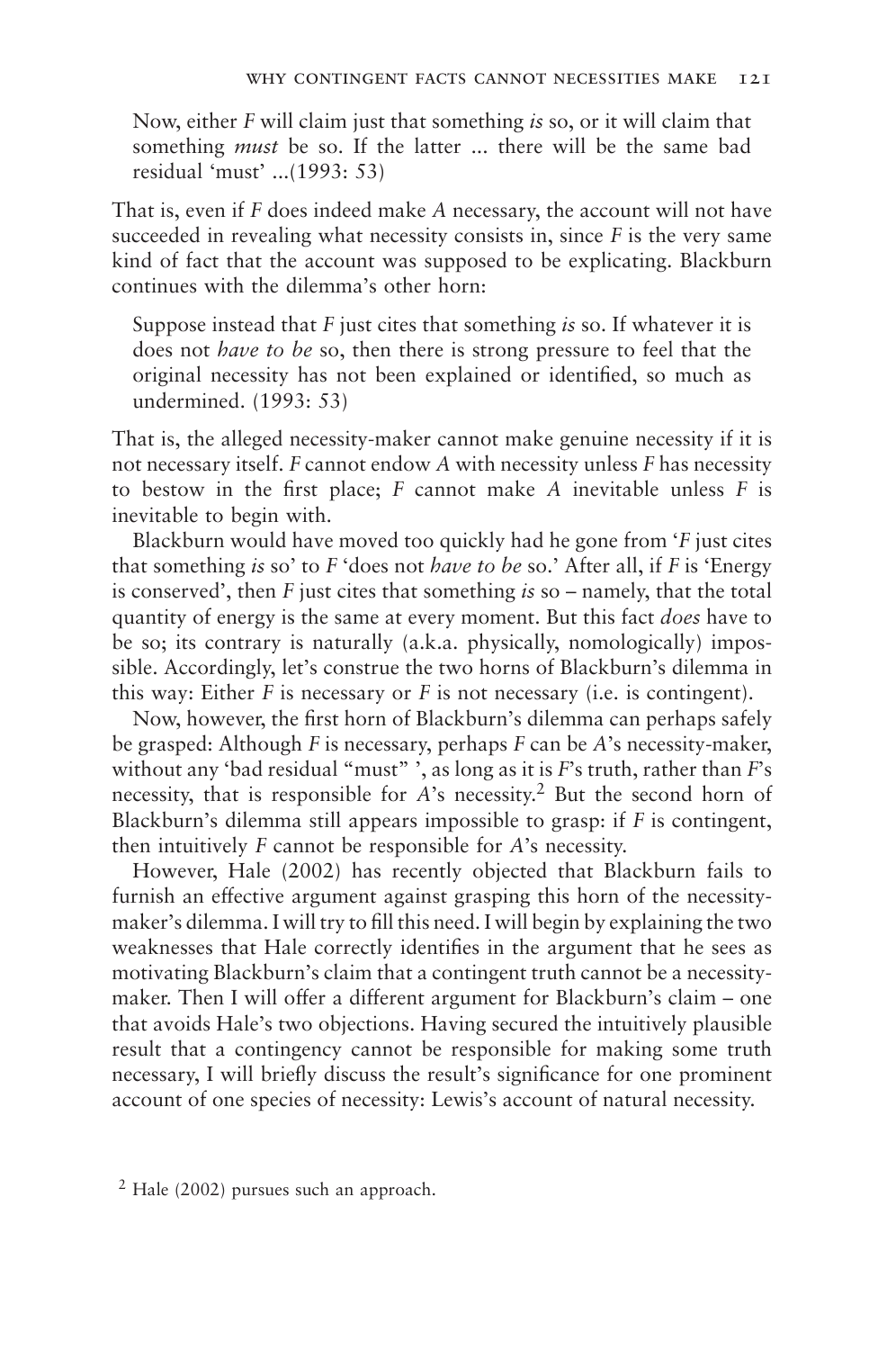05 Here is Hale's suggestion for the argument that Blackburn might have used to show that if *F* makes *A* necessary, then *F* cannot be contingent. The argument uses three principles:

- (1) 'Q because P' logically entails ~ $P \Box \rightarrow \sim Q$  ('Had it been the case that  $\sim P$ , then it would have been the case that  $\sim Q'$ ).
- (2) If  $\Diamond R$  ('*R* is possible') and  $R \Box \rightarrow S$ , then  $\Diamond S$ .
- $($ S4 $)$   $\Box$ *T* ('*T* is necessary') logically entails  $\Box$  $\Box$ *T*.

Now suppose that *F* is responsible for  $\Box A$ . By (1), ~*F*  $\Box \rightarrow$  ~ $\Box A$ . Suppose further that *F* is contingent. Then  $\Diamond \neg F$ . Hence, by (2), it follows that ◇~□A, and so ~□□A. Hence, by (S4), ~□A.

Hale (2002: 302–3) has two cogent reasons for believing that this argument fails to show that a contingent *F* cannot account for *A*'s necessity. First, (S4) – that any necessity is necessarily necessary – directly begs the question against the view that a contingent truth can be a necessity-maker. Second, (1) is implausible; for example, cases of causal overdetermination violate it (and also violate the weaker principle that replaces the 'would' counterfactual in (1) with the corresponding 'might' counterfactual).

I shall now offer a better argument that contingencies lack the modal strength to be necessity-makers.

Like the above argument, mine proceeds via counterfactuals. Let me begin by being explicit about a point that may already have been understood: I am using capital letters (*A*, *C*, *F* ...) to represent hypothetical states of affairs that obtain (or not) in a given possible world purely in virtue of how things are *in that world*. So, for example, (C □→ A) cannot be 'Had I been 6 feet 7 inches tall, then I would have been one foot taller than I actually am', since my being (in a given possible world) one foot taller than I actually am is a matter not just of how things are in that possible world (in particular, my being 6 feet 7 inches there), but also of how things are in the actual world (namely, my being 5 feet 7 inches there).

My argument begins with the plausible thought that *A* is necessary if and only if *A* would still have held under any possible circumstance *C*. (Although any species of modality – logical, natural, etc. – may be plugged into this principle, 'necessary' and 'possible' as they appear in a given instantiation of this principle must involve the same species of modality. Obviously, it is not the case that *A* is *naturally* necessary only if *A* would still have held under any *logically* possible circumstance.) In other words,

(3)  $\Box A$  if and only if for any *C* where  $\Diamond C$ ,  $C \Box \rightarrow A$ .

One way to motivate (3) is with the thought that whatever might have happened, had a given possibility come to pass, must also be possible. (For example, if it was possible for more than 30 guests to have come to our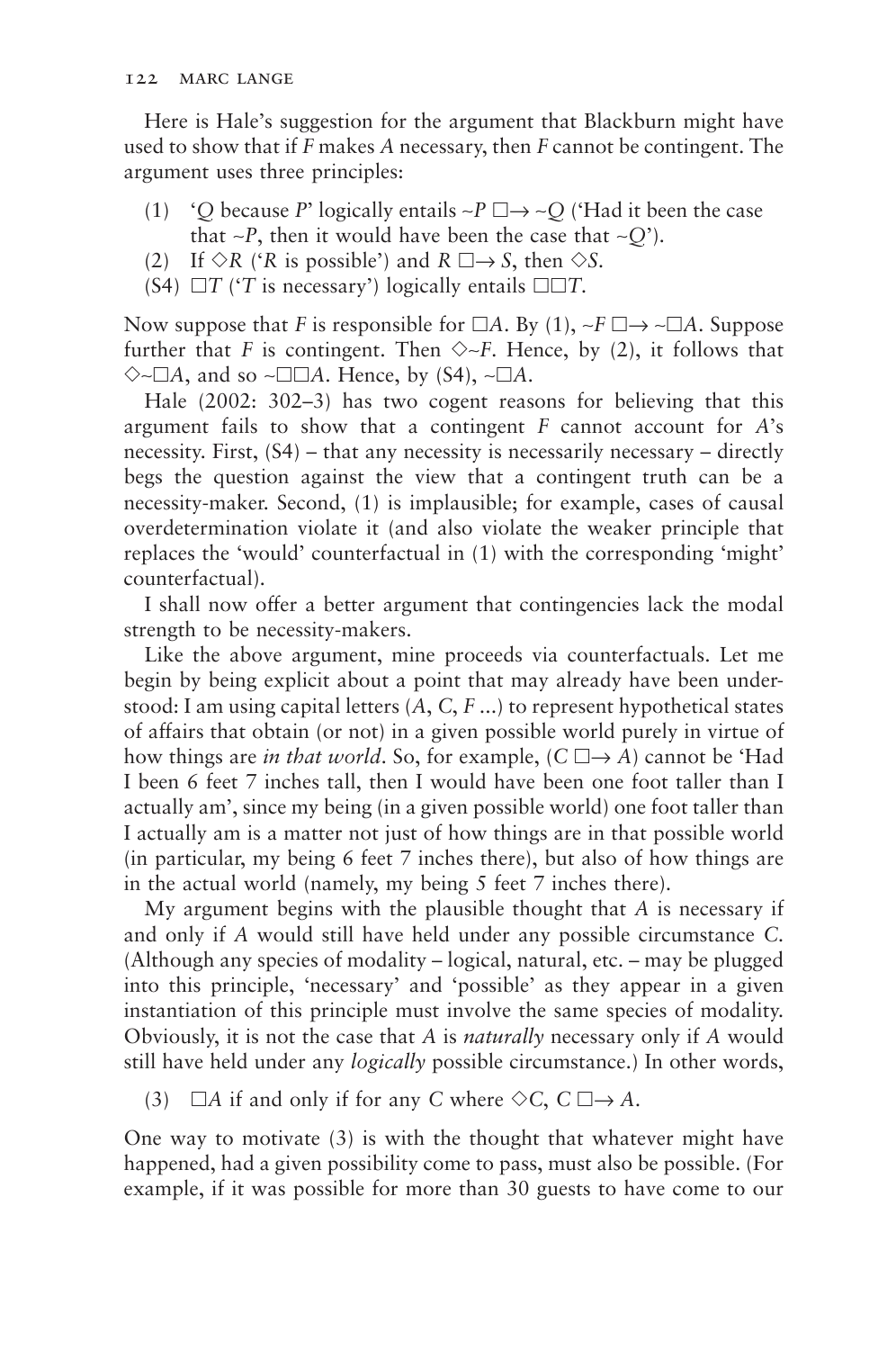party, and if we might have run out of drinks had more than 30 guests arrived, then it was possible for us to have run out of drinks.) This thought is a slight extension of (2). From that thought, it follows that if  $\Box A,$  then, for any *C* where  $\Diamond C$ , it is not the case that had *C* obtained, then  $\neg A$  might have obtained. Since it is not the case that ~*A* might have obtained, it is the case that A would have obtained, so for any C where  $\Diamond C, C \Box \rightarrow A$ , as (3) says.<sup>3</sup>

Indeed, (3) could even be strengthened. For example, suppose it is a matter of natural necessity that no body can travel faster than the speed of light. Then not only had we tried to accelerate a body to superluminal speeds, we would have failed (as (3) says, presuming that it is possible for us to try to accelerate a body superluminally), but also had we access to 23<sup>rd</sup>-century technology, then had we tried to accelerate a body superluminally, we would have failed. We could extend (3) to cover that nested counterfactual – that is, to require not merely that a given necessity *A* would still have held under any possibility *C*, but also that under any possibility *C*′, it would still have been the case that had *C* obtained (for any possibility *C*), then *A* would still have held. In other words, (3) could be strengthened to

(4)  $\Box A$  if and only if for any C and C' where  $\Diamond C$  and  $\Diamond C', C \Box \rightarrow A$ and  $C' \square \rightarrow (C \square \rightarrow A)$ .

We can motivate this idea in the same fashion as before: Just as whatever might have happened, had a given possibility come to pass, must also be possible, so likewise had a given possibility come to pass, then whatever might have happened, had some other possibility come about, must also be possible.4

This relation between *A*'s necessity and various counterfactuals suggests that if *F* is *A*'s necessity-maker, then *F* is responsible for the truth of the

- <sup>3</sup> In the case of natural necessity, principles like (3) have frequently been accepted. Among those who have defended ideas along these lines are Bennett (1984), Carroll (1994), Chisholm (1946) and (1955), Goodman (1983), Horwich (1987), Jackson (1977), Lange (1993, 2000), Mackie (1962), Pollock (1976), and Strawson (1952). Seelau et al. (1995: 66) offer a psychological perspective on the way 'that counterfactual thoughts are restricted to those that are plausible given the natural laws operating in the world'. On the other hand, Lewis (1973, 1986) famously rejects (3), arguing that (under deterministic laws) the closest possible *C*-worlds are worlds where *C* holds by way of a small 'miracle' (violation of the actual laws). I cannot address these arguments here; for further discussion, see Lange 2000 and forthcoming b.
- <sup>4</sup> The nested counterfactual  $C' \square \rightarrow (C \square \rightarrow A)$  is not equivalent to  $(C' \& C) \square \rightarrow A$ even when *C*′ and *C* are logically compatible. For example, suppose that you and I run a race, I win, and indeed I would always win were I to try. Had you won, then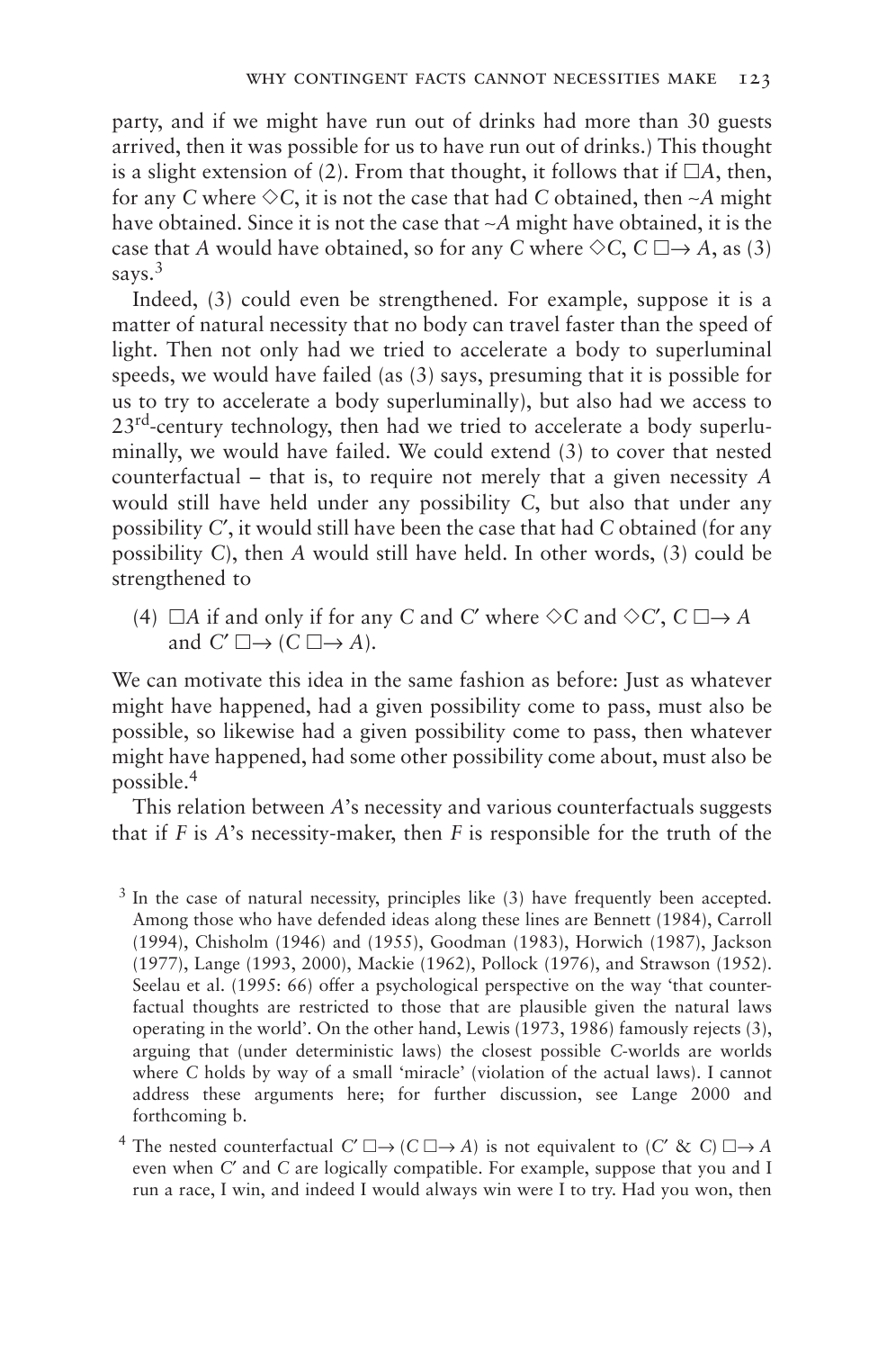various counterfactuals that (4) associates with *A*'s necessity. However, this cannot be quite right, since some of these counterfactuals may be too trivial to require *F* to secure them. For example, let natural necessity be the species of necessity under consideration and let *A* be that energy is conserved. Presumably, the truth of 'Had a uranium atom in this vial undergone radioactive decay sometime during the past 5 microseconds, then energy would still have been conserved' (one of the counterfactuals  $C \square \rightarrow A$  that (4) associates with *A*'s necessity) is secured by whatever fact *F* makes *A* naturally necessary. However, another one of the counterfactuals C □→ *A* that (4) associates with *A*'s necessity is 'Had energy been conserved and I been wearing an orange shirt today, then energy would have been conserved.' The truth of this counterfactual conditional is secured not by whatever fact *F* makes *A* naturally necessary, but rather by whatever fact makes it logically necessary that 'Energy is conserved and I am wearing an orange shirt today' entails 'Energy is conserved'.

Nevertheless, although in this case *C* logically necessitates *A*, so that *F* (*A*'s necessity-maker) is not responsible for  $C \square \rightarrow A$ , the nested counterfactuals in (4) include some non-trivial counterfactual conditionals beginning with *C* for which *F* must be responsible, such as 'Had energy been conserved and I been wearing an orange shirt today, then had a uranium atom in this vial undergone radioactive decay sometime during the past 5 microseconds, energy would still have been conserved'. Thus, I suggest a slightly refined version of the rough idea that if *F* is *A*'s necessity-maker, then *F* is responsible for the counterfactuals that (4) associates with *A*'s necessity:

(5) If *F* is responsible for  $\Box A$ , then for any *C* where  $\Diamond C$ , there is either some truth  $C \square \rightarrow A$ , or some truth  $C \square \rightarrow (C' \square \rightarrow A)$  for some *C*<sup> $\prime$ </sup> where  $\Diamond C'$ , for which *F* is responsible.

Let's now look at some examples where a given fact *F* explains why some counterfactual  $C \square \rightarrow A$  holds. (Analogous considerations will apply to a case involving instead some nested counterfactual truth  $C \square \rightarrow (C' \square \rightarrow A)$ .) Consider a typical case where it is true that had the match been struck, it would have lit. Why is this counterfactual true? Because the match is dry and oxygenated (and various laws of nature hold). This explanation goes through only because the match would still have been dry and oxygenated (and those laws would still have held), had the match been struck. Otherwise, the fact that the match is actually dry and oxygenated is irrelevant to what would have happened, had the match

had I tried, I would have won. That nested counterfactual is obviously not equivalent to the false counterfactual conditional 'Had you won and I tried, then I would have won'.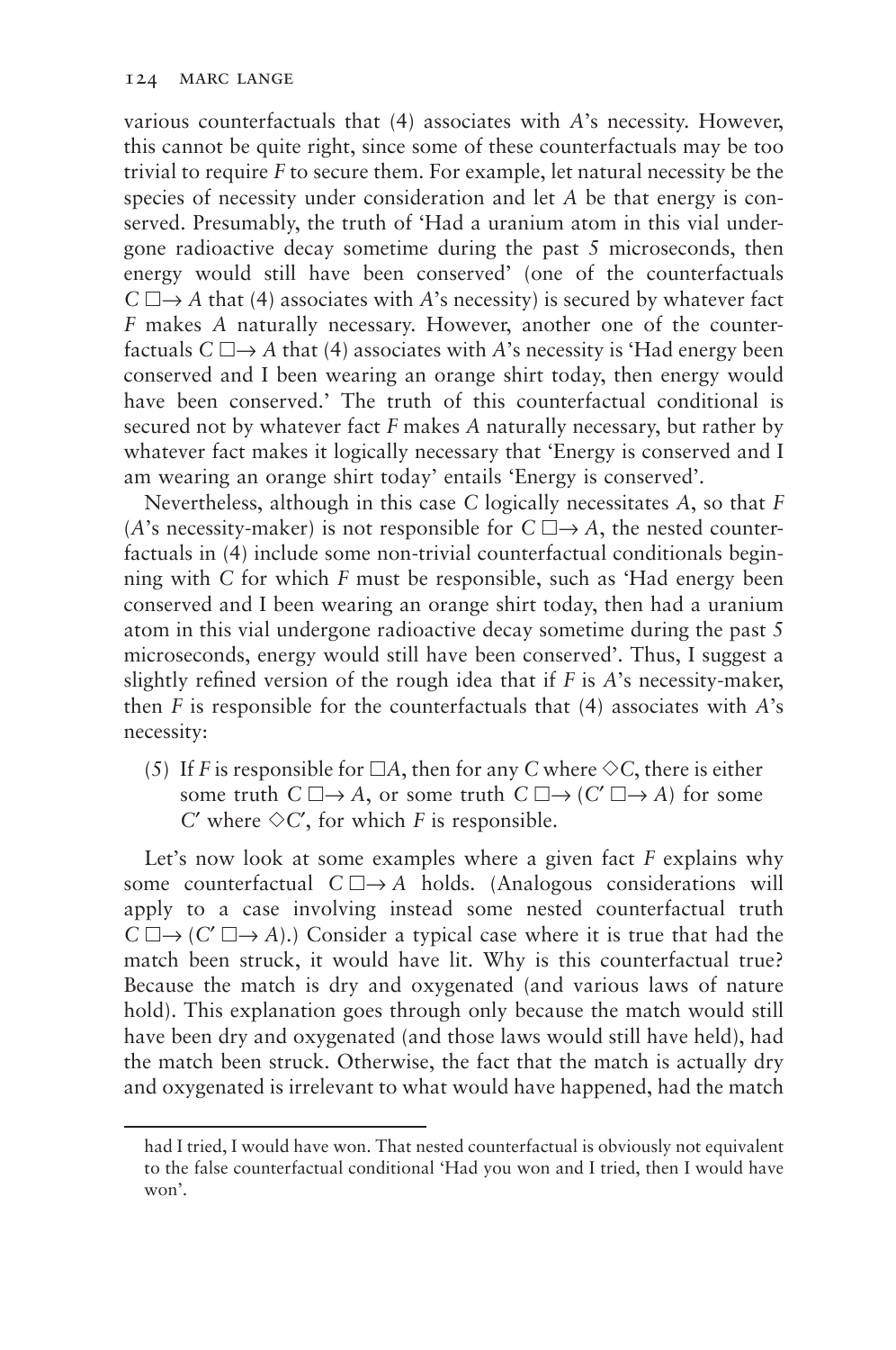been struck.<sup>5</sup> Likewise, suppose the electric field strength *E* at a given spatiotemporal location is 1 dyne per statcoulomb. This fact is responsible for the fact that had that location been occupied by a 5 statcoulomb charged body, then that body would have experienced an electric force of 5 dynes. This explanation presupposes that the electric field at that location would have been no different, had a 5 statcoulomb charged body been present there.

A case of preemption satisfies the same principle. Suppose that Suzy and Billy are throwing rocks at a bottle. Suzy's rock arrives first, breaking the bottle. Had Suzy not thrown her rock, the bottle would still have broken, because Billy's rock would have broken it. This explanation of the counterfactual demands that had Suzy not thrown her rock, Billy would still have thrown his rock; otherwise, had Suzy not thrown her rock, the bottle would not have broken.

These examples suggest the following principle:

(6) If *F* is responsible for  $C \square \rightarrow A$  [or for  $C \square \rightarrow (C' \square \rightarrow A)$ ], then  $C \square \rightarrow F$ .

Another way to motivate  $(6)$  is to deduce it from  $(7)$  and  $(8)$ :

- (7) If *F* is responsible for  $C \square \rightarrow A$ , then had *C* obtained, then *F* would have been responsible for *A*.
- (8) In any possible world: *F* is responsible for *A* only if *F*.

Whereas (8) is obvious, (7) is nontrivial: it says that if *F* is responsible for *A*'s holding in the closest *C*-world, then in the closest *C*-world, *F* is responsible for *A*'s holding. Notice that (7) is borne out in our examples. For instance, in the closest possible world where a 5 statcoulomb charge is present at the given location, its experiencing a 5 dyne electric force there is accounted for by the electric field strength there being 1 dyne per statcoulomb.

I can now offer my argument that a contingent truth *F* cannot be responsible for *A*'s necessity. If *F* is responsible for  $\Box A,$  then by (5), for any *C* where  $\Diamond C$ , there is either some truth  $C \Box \rightarrow A$ , or some truth  $C \square \rightarrow (C' \square \rightarrow A)$  for some *C'* where  $\Diamond C'$ , for which *F* is responsible. Hence, by (6),  $C \Box \rightarrow F$  for any  $C$  where  $\Diamond C$ . Therefore, by (3),  $\Box F$ .

Intuitively, the argument is that if *F* is responsible for *A*'s necessity, then *F* is responsible for *A*'s holding in all possible worlds; and so (by (7)) in any possible world, *F* is responsible there for *A*'s holding; and hence (by (8)) *F*

 $<sup>5</sup>$  Here we are very close to the idea behind Goodman's (1983) 'cotenability' require-</sup> ment on the 'relevant conditions' that, on his view, help to make a given counterfactual conditional true.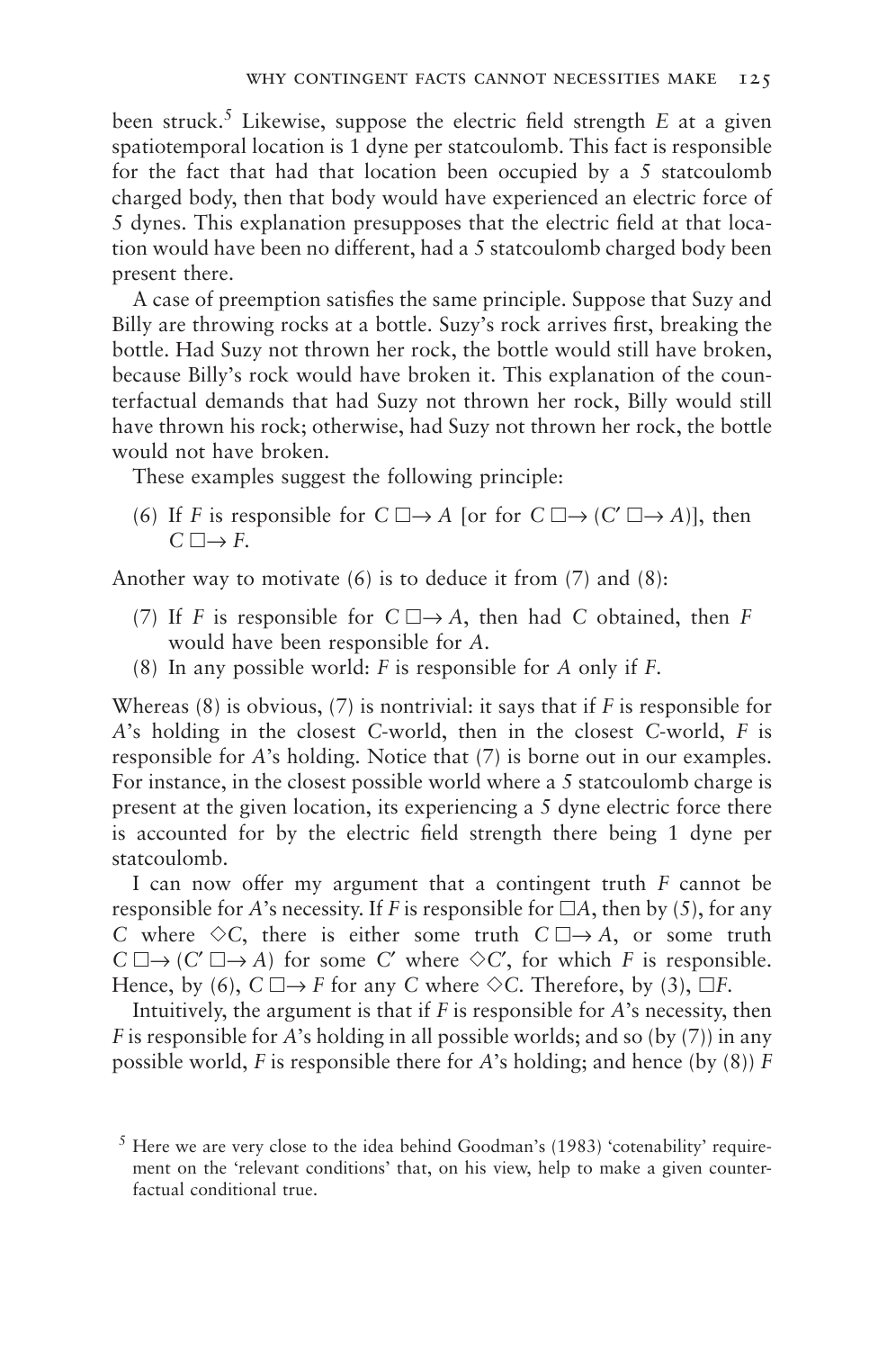holds in any possible world; and so *F* is necessary.<sup>6</sup> If *F* is contingent, then *F* is not around in some possible world to make *A* hold there, and so *F* cannot be responsible in that world for *A*'s holding there (even if *A* holds there), and so *F* cannot be responsible for *A*'s necessity. This argument does not depend on either of the two problematic premisses in the argument that Hale supplies to Blackburn.

That (for any species of necessity) a fact *F* lacking necessity cannot make *A* necessary imposes a severe constraint on accounts of what necessities are. For example, consider Lewis's 'Best System Account' (Lewis 1973: 72–77; 1986; 1999), according to which *A* is a natural law in virtue of belonging to the deductive system of truths with (roughly speaking) the best combination of simplicity and informativeness regarding the 'Humean mosaic': the global space-time history of instantiations of categorical, perfectly natural properties possessed intrinsically by space-time points or occupants thereof.7 On this view, *F* (the fact that *A* belongs to the 'best system') is a contingent fact; it is not a natural necessity. For example, if *A* is a typical natural law (e.g. 'Every particle experiencing a net force is undergoing acceleration'), then *F* (that *A* belongs to the best system) logically entails ~*C*, where *C* is

At each moment in the universe's history, there is no matter except for a single particle moving uniformly.

After all, if *C* were true, then the best deductive system would not contain *A*. (Presumably, it would contain 'All particles at all times are moving uniformly', for instance, and the addition of *A* to the system would then contribute no information regarding the Humean mosaic but would diminish the system's simplicity; see Earman 1986: 100.) But ~*C* is an accidental truth; it does not follow from the laws.<sup>8</sup> Since *F* logically entails ~*C* and it is not necessary that ~*C*, it is not necessary that *F*. Therefore, as

<sup>6</sup> We are concerned with *A*'s possessing some particular species of necessity (logical, natural...), and so 'all possible worlds' here refers to the corresponding species of possibility. Thus, for a species of necessity weaker than logical necessity (such as natural necessity), 'all possible worlds' does not include all logically possible worlds.

<sup>7</sup> This brief summary omits various subtleties, such as how Lewis's account incorporates chances and statistical laws. These omissions do not affect my argument.

<sup>8</sup> Although Lewis's view entails that the actual laws's *lawhood* is logically inconsistent with *C*, the laws's *truth* is logically consistent with *C*. Lewis accepts that it is naturally necessary that *C* in a given world if and only if *C* is true in every world where the given world's laws are all true.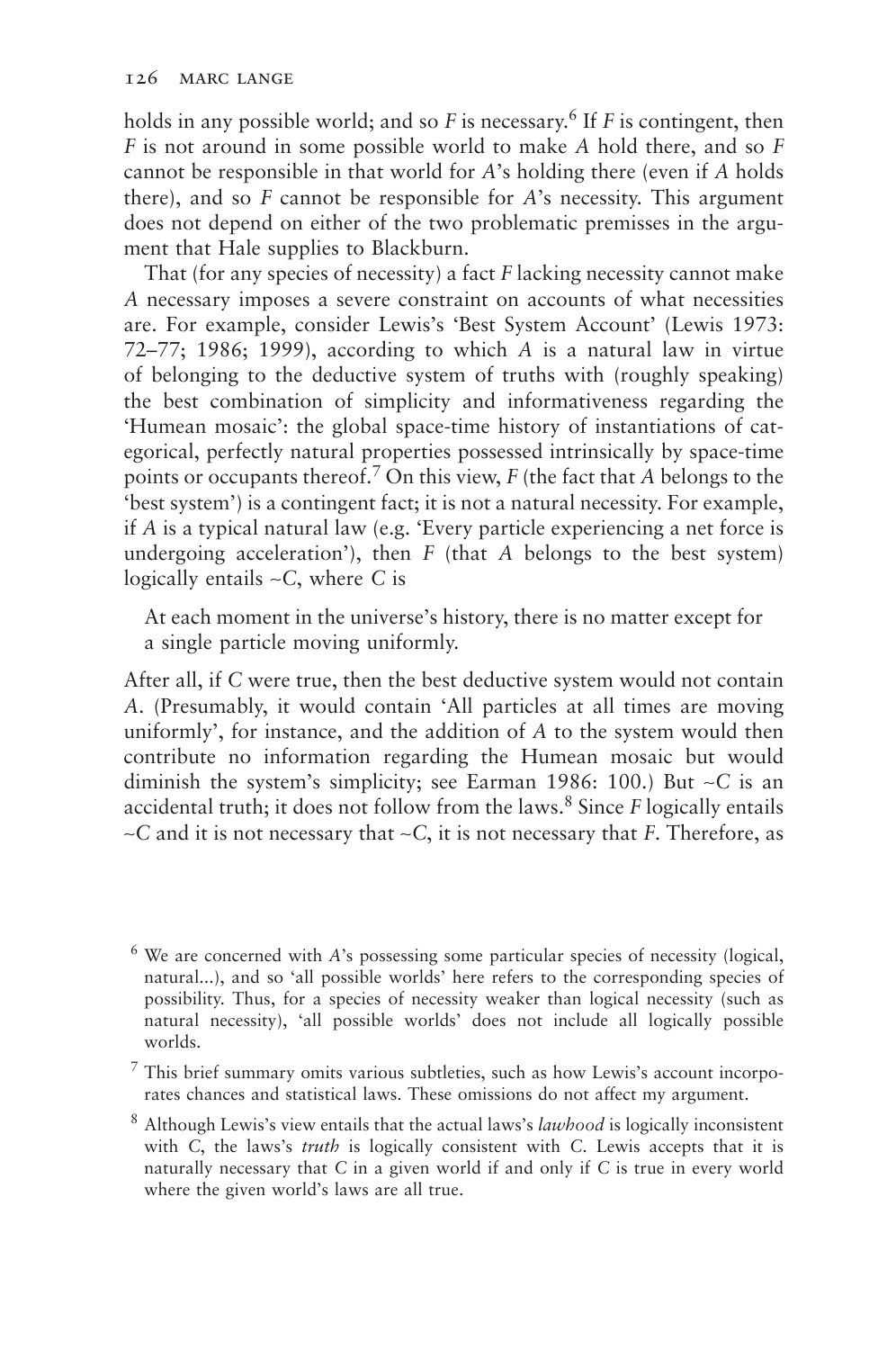we have learned, *F* cannot be responsible for *A*'s necessity, contrary to Lewis's account.<sup>9</sup>

Of course, if the ground of *A*'s necessity must consist of necessities, then any account of what it is for *A* to possess a given species of necessity can appeal only to facts that also possess such necessity. No vicious circularity need result: if *F* renders *A* necessary, then although *F* must also be necessary, the facts that render *F* necessary need not include *A*. <sup>10</sup> Moreover, that *F* can make *A* necessary only if *F* is necessary fails to show that no illuminating account can be given of the grounds of *A*'s necessity. Rather, it shows that an account that purports to take any necessity *A* and reveal the facts *F* that make it necessary must be applicable to *F* as well.

> *The University of North Carolina at Chapel Hill Chapel Hill, NC 27599-3125, USA [mlange@email.unc.edu](mailto:mlange@email.unc.edu)*

## *References*

- Bennett, J. 1984. Counterfactuals and temporal direction. *Philosophical Review* 93: 57–91.
- Blackburn, S. 1993. Morals and modals. In his *Essays in Quasi-Realism*, 52–74. New York: Oxford University Press.
- Carroll, J. 1994. *Laws of Nature*. Cambridge: Cambridge University Press.
- Chisholm, R. 1946. The contrary-to-fact conditional. *Mind* 55: 289–307.
- Chisholm, R. 1955. Law statements and counterfactual inference. *Analysis* 15: 97–105.
- Earman, J. 1986. *A Primer on Determinism*. Dordrecht: Reidel.
- Goodman, N. 1983. *Fact, Fiction and Forecast*, 4th ed. Cambridge, Mass.: Harvard University Press.
- Hale, B. 2002. The source of necessity. *Philosophical Perspectives* 16: 299–320.
- Horwich, P. 1987. *Asymmetries in Time*. Cambridge, Mass.: MIT Press.
- Jackson, F. 1977. A causal theory of counterfactuals. *Australasian Journal of Philosophy* 55: 3–21.
- Lange, M. 1993. When would natural laws have been broken? *Analysis* 53: 262–69.
- Lange, M. 2000. *Natural Laws in Scientific Practice*. New York: Oxford University Press.
- Lange, M. forthcoming a. Why do the laws explain why? In *Dispositions and Causes*, ed. T. Handfield. Oxford: Oxford University Press.
- <sup>9</sup> Of course, Lewis rejects (3) and so would not accept my argument that contingent facts cannot help to make a given truth necessary. (But Lewis does regard the natural laws as possessing a variety of necessity – see, for instance, Lewis 1999: 232.)
- <sup>10</sup> In my (forthcoming a, b), I argue that for any fact *A* possessing a given species of necessity, there are other facts *B*, *C*, ... that are likewise necessary and responsible for *A*'s necessity, and this regress continues endlessly without repetition. I argue that this picture accounts not only for the power of *A*'s necessity to explain why *A* obtains, but also for the fact that the genuine modalities fall into a natural ordering (from stronger to weaker).